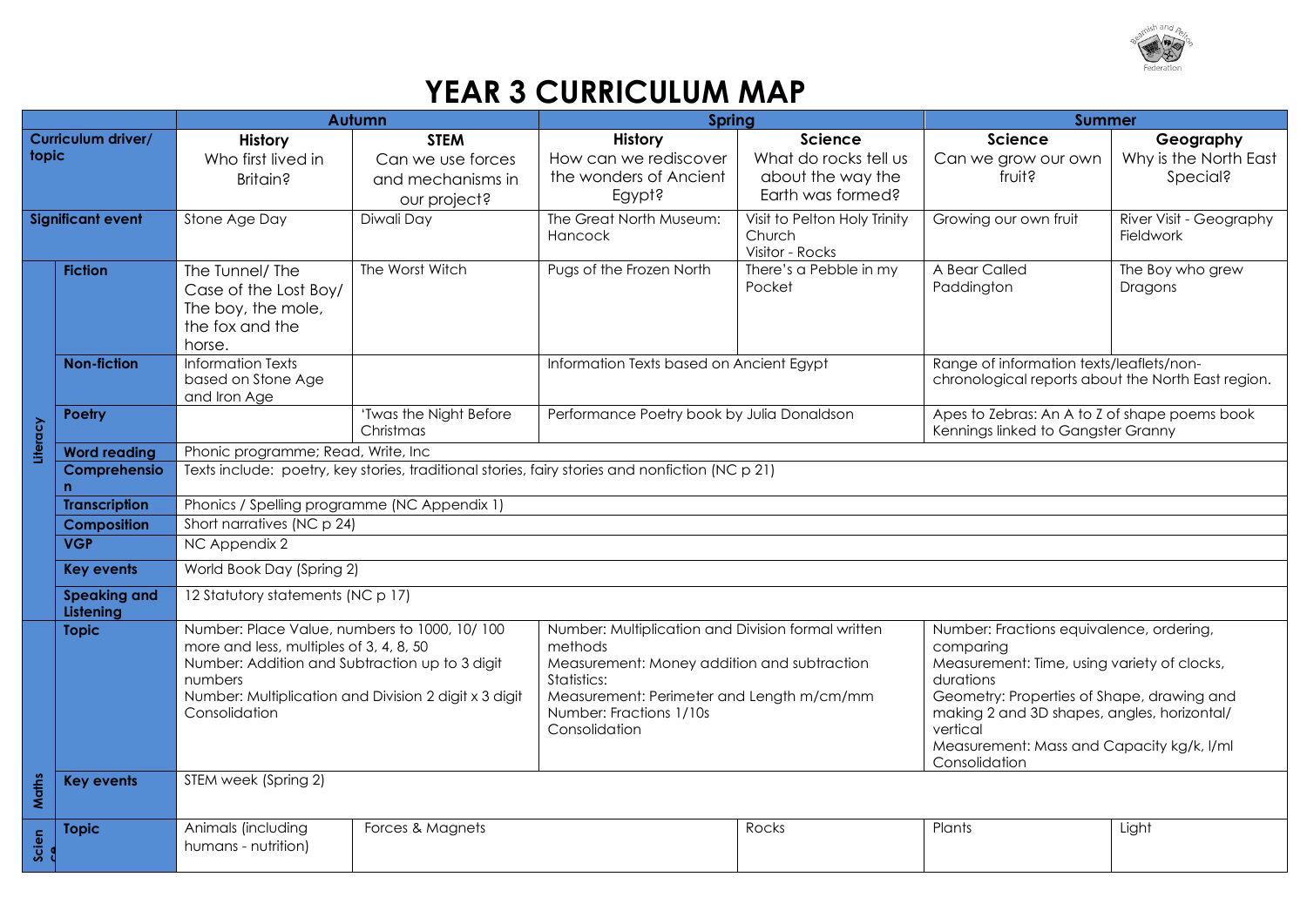

|           | <b>Enquiry</b><br><b>Question</b> | How can Usain Bolt<br>move so quickly?                                                                                                           | Are you attractive enough?                                                                                                                                                       |                                                                                                                                                                                                                      | What do rocks tell us<br>about the way the Earth                                                                                               | How did that blossom<br>become an apple?                                                                                                                                                | How far can you throw<br>your shadow?                                                                                                                                                                     |  |
|-----------|-----------------------------------|--------------------------------------------------------------------------------------------------------------------------------------------------|----------------------------------------------------------------------------------------------------------------------------------------------------------------------------------|----------------------------------------------------------------------------------------------------------------------------------------------------------------------------------------------------------------------|------------------------------------------------------------------------------------------------------------------------------------------------|-----------------------------------------------------------------------------------------------------------------------------------------------------------------------------------------|-----------------------------------------------------------------------------------------------------------------------------------------------------------------------------------------------------------|--|
|           | <b>Enquiry Skills</b>             |                                                                                                                                                  | was formed?<br>Through investigations throughout the year.                                                                                                                       |                                                                                                                                                                                                                      |                                                                                                                                                |                                                                                                                                                                                         |                                                                                                                                                                                                           |  |
|           | <b>Software</b>                   | <b>Word Processing using</b><br><b>PowerPoint</b>                                                                                                | Algorithms- Scratch Jnr                                                                                                                                                          | <b>Safer Internet Search</b>                                                                                                                                                                                         | <b>Word Processing using</b><br><b>Purple Mash</b>                                                                                             | Passwords/Appropriate<br>use of the Internet                                                                                                                                            | Algorithms - Probot                                                                                                                                                                                       |  |
| Computing | <b>Objective</b>                  | Used shared resources<br>to add pictures and<br>text to a PowerPoint<br>about a topic.<br>Sequence ideas<br>logically.                           | Scratch junior- build on<br>previous skills to create a<br>simple animation. Use<br><b>Scratch Junior Mystory</b><br>(Conditional formatting)<br>Increasing<br>independence      | Use Google to research<br>for a topic to give<br>purpose. Understand<br>whether sites are<br>trustworthy. (See LTP for<br>additional resources)                                                                      | 2 Publish Read all about<br>it. Add headlines and<br>graphics. Link to<br>Literacy-Newspaper<br>Report.                                        | Common sense media /<br>Password checker -<br>Create an information<br>leaflet. Link appropriate<br>use of internet with Anti<br>Bullying and how to<br>have a safe online<br>presence. | Follow more complex<br>routes, debug more<br>complex problems<br>using directions and<br>angles.                                                                                                          |  |
|           | <b>Key Events</b>                 | Safer Internet Day/ E-Safety (Week Spring 1)                                                                                                     |                                                                                                                                                                                  |                                                                                                                                                                                                                      |                                                                                                                                                |                                                                                                                                                                                         |                                                                                                                                                                                                           |  |
| History   | <b>Enquiry</b><br>Question        | Who first lived in<br><b>Britain? (Stone Age to</b><br>Iron Age)<br>Changes in Britain from<br>the Stone Age to the<br>Iron Age<br>Local history |                                                                                                                                                                                  | How can we rediscover the wonders of Ancient<br>Egypt?<br>Achievements of the earliest civilisations (overview of<br>where and when the first civilisations appeared and<br>depth study of one - e.g. Ancient Egypt) |                                                                                                                                                |                                                                                                                                                                                         |                                                                                                                                                                                                           |  |
|           | <b>Key events</b>                 | Visit to Great North Museum: Hancock                                                                                                             |                                                                                                                                                                                  |                                                                                                                                                                                                                      |                                                                                                                                                |                                                                                                                                                                                         |                                                                                                                                                                                                           |  |
| Geography | <b>Enquiry</b><br>Question        |                                                                                                                                                  | UK Discovery - is the UK<br>the same everywhere?<br>Compare urban,<br>rural physical differences<br>and similarities<br>Focus: Physical<br>geography - hills, coasts,<br>rivers. |                                                                                                                                                                                                                      | Why do we have cities?<br>UK towns, cities and<br>countries.<br>Focus:<br>countries, counties, land<br>use, settlement,<br>contrasting cities. |                                                                                                                                                                                         | We've got it all! Why is<br>the<br>North East special?<br>Regional focus with<br>lead<br>on rivers and economi<br>c activity.<br>Focus: Fieldwork, water<br>cycle, rivers- their<br>formation and impact. |  |
|           | <b>Key events</b>                 |                                                                                                                                                  | Geographical skills and fieldwork - on going across the year<br><b>Mechanical Systems</b>                                                                                        |                                                                                                                                                                                                                      |                                                                                                                                                |                                                                                                                                                                                         |                                                                                                                                                                                                           |  |
|           | <b>Topic</b>                      |                                                                                                                                                  |                                                                                                                                                                                  |                                                                                                                                                                                                                      |                                                                                                                                                | <b>Cooking and Nutrition</b>                                                                                                                                                            | <b>Structures</b>                                                                                                                                                                                         |  |
|           | <b>Objective</b>                  |                                                                                                                                                  | Levers and Linkages                                                                                                                                                              |                                                                                                                                                                                                                      |                                                                                                                                                | Preparing a hot, savoury<br>dish from around the<br>world.                                                                                                                              | Shell structures                                                                                                                                                                                          |  |
|           | <b>Key Events</b>                 | Research, design, make, evaluate & improve across all units<br><b>STEM</b> week                                                                  |                                                                                                                                                                                  |                                                                                                                                                                                                                      |                                                                                                                                                |                                                                                                                                                                                         |                                                                                                                                                                                                           |  |
| 5         |                                   |                                                                                                                                                  |                                                                                                                                                                                  |                                                                                                                                                                                                                      |                                                                                                                                                |                                                                                                                                                                                         |                                                                                                                                                                                                           |  |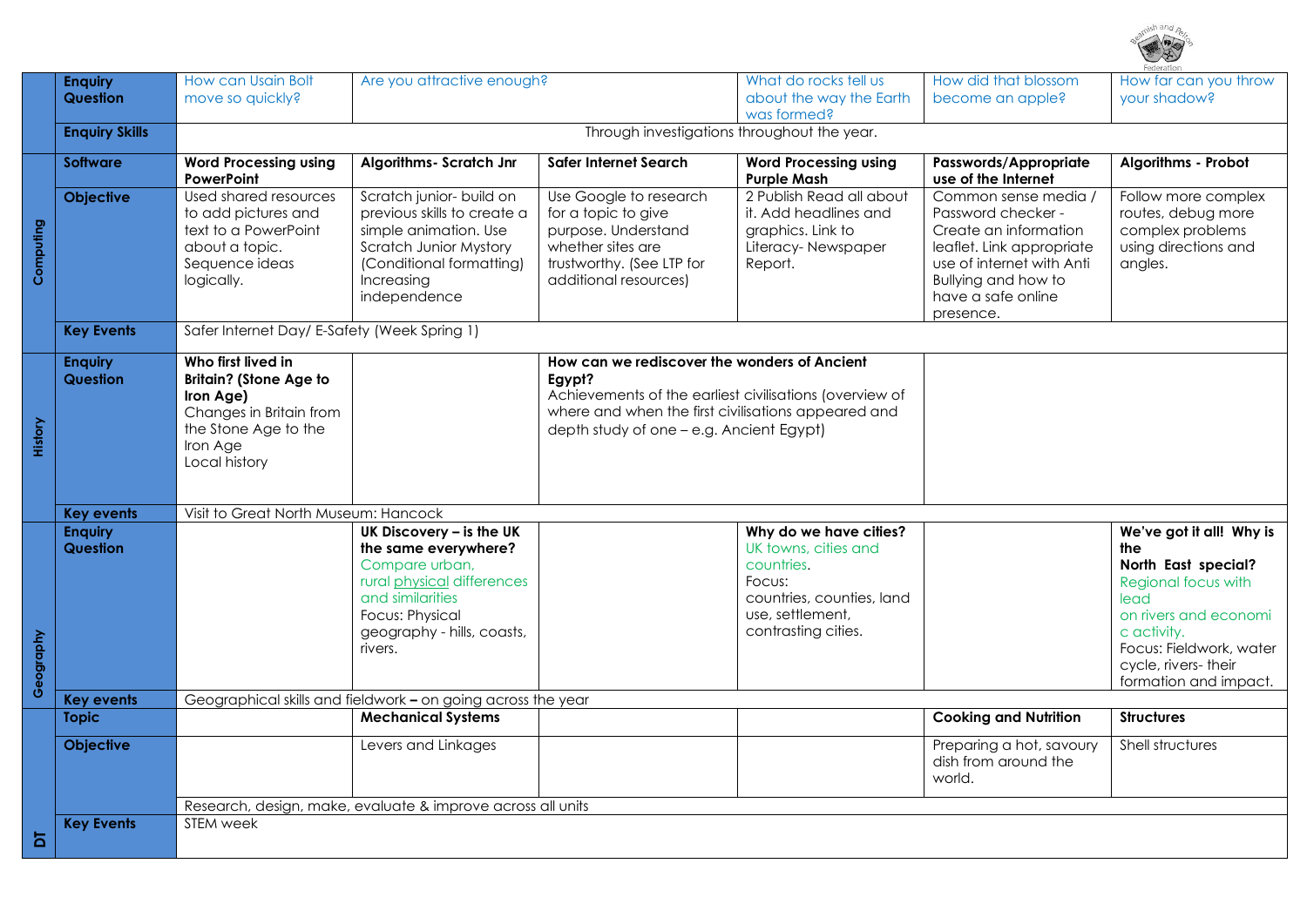

|                         | <b>Topic</b>                                                                           | Work of chosen artist                                                                                                    |                          | Sculpture                                                 |                                        | <b>Printing/Digital Media</b>                   | Painting                                    |  |  |
|-------------------------|----------------------------------------------------------------------------------------|--------------------------------------------------------------------------------------------------------------------------|--------------------------|-----------------------------------------------------------|----------------------------------------|-------------------------------------------------|---------------------------------------------|--|--|
|                         |                                                                                        | (Arts Week)                                                                                                              |                          |                                                           |                                        |                                                 |                                             |  |  |
|                         |                                                                                        | <b>Drawing</b>                                                                                                           |                          |                                                           |                                        |                                                 |                                             |  |  |
| $\overline{4}$          | <b>Objective</b>                                                                       | Portraits and facial<br>expressions                                                                                      |                          | Ancient Egyptian amulets                                  |                                        | Flower printing<br>Andy Warhol                  | Can light create<br>mood?                   |  |  |
|                         |                                                                                        | Cave Art through                                                                                                         |                          |                                                           |                                        |                                                 | Joseph Turner                               |  |  |
|                         |                                                                                        | History                                                                                                                  |                          |                                                           |                                        |                                                 |                                             |  |  |
|                         | Developing Ideas - ongoing across the year<br>Art Week (Autumn 1)<br><b>Key Events</b> |                                                                                                                          |                          |                                                           |                                        |                                                 |                                             |  |  |
|                         | Area                                                                                   | <b>History of Music</b><br>Listening and<br>Performing/History of<br><b>Listening and</b><br>Listening and<br>Performing |                          |                                                           |                                        |                                                 |                                             |  |  |
|                         |                                                                                        |                                                                                                                          |                          | <b>Appreciating</b>                                       | <b>Music</b>                           | <b>Appreciating</b>                             | Appreciating                                |  |  |
|                         | <b>Units</b>                                                                           | Class performance                                                                                                        | The Dragon Song          | Glockenspiel Stage 2                                      | Ukulele                                | Let Your Spirit Fly                             | Reflect, Rewind and<br>Replay               |  |  |
| Music                   | <b>Key Events</b>                                                                      | Year 3 performance Autumn 1.                                                                                             |                          |                                                           |                                        |                                                 |                                             |  |  |
|                         | Unit                                                                                   | Salut Year 3/4                                                                                                           | Salut Year 3/4           | Salut Year 3/4                                            | Salut Year 3/4                         | Salut! Year 3/4                                 | Salut Year 3/4                              |  |  |
|                         |                                                                                        | Core Unit 1 -<br>exchanges and                                                                                           | Core Unit 3 - Body       | Unit $C - at$ school                                      | Unit $D -$<br>playtime (hobbies -      | Unit G - Describing<br>People                   | Unit $H$ – the body                         |  |  |
| $\overline{\mathbf{z}}$ |                                                                                        | greetings.                                                                                                               |                          |                                                           | what do you like to                    |                                                 |                                             |  |  |
|                         |                                                                                        |                                                                                                                          |                          |                                                           | play?)                                 |                                                 |                                             |  |  |
|                         | <b>Key Events</b>                                                                      | International week - The rights of the child. (Summer 1)                                                                 |                          |                                                           |                                        |                                                 |                                             |  |  |
|                         | <b>Enquiry</b>                                                                         | How do Hindus                                                                                                            | How and why is Advent    | What can we learn about                                   | What do Christians<br>remember on Palm | What do Hindus believe and how does this affect |                                             |  |  |
| 쀥                       | Question                                                                               | worship?                                                                                                                 | important to Christians? | Christian symbols and<br>beliefs by visiting<br>churches? | Sunday?                                | the way they live their lives?                  |                                             |  |  |
|                         |                                                                                        |                                                                                                                          |                          |                                                           |                                        |                                                 |                                             |  |  |
|                         | Indoor                                                                                 | <b>Gymnastics</b><br>balancing act (QCA)                                                                                 | Swimming                 | Swimming<br><b>Dance</b> – round the clock                | <b>Dance</b><br>round the clock (QCA)  | <b>Dance</b><br>Machines (DURHAM)               | <b>Gymnastics</b><br>rolling/large          |  |  |
|                         |                                                                                        |                                                                                                                          |                          | (QCA)                                                     |                                        |                                                 | equipment assessing                         |  |  |
|                         |                                                                                        |                                                                                                                          |                          |                                                           |                                        |                                                 | level 2/3 unit 4 (task 1<br>and 2) (DURHAM) |  |  |
|                         | Outdoor                                                                                | <b>Athletics</b>                                                                                                         | <b>Games</b>             | <b>Games</b>                                              | <b>Games</b>                           | <b>Games</b>                                    | <b>Athletics</b>                            |  |  |
| 쁪                       |                                                                                        | pass the baton (QCA)                                                                                                     | Run the loop (QCA)       | Games - 3 touch ball                                      | Mini Tennis 2 (DURHAM)                 | Target baggers                                  | off up and away                             |  |  |
|                         |                                                                                        |                                                                                                                          |                          | (QCA)                                                     |                                        | (DURHAM)                                        | (DURHAM) OAA -<br>Search and Rescue         |  |  |
|                         |                                                                                        |                                                                                                                          |                          |                                                           |                                        |                                                 | (QCA) or Where am I?<br>(DURHAM)            |  |  |
|                         |                                                                                        |                                                                                                                          |                          |                                                           |                                        |                                                 |                                             |  |  |